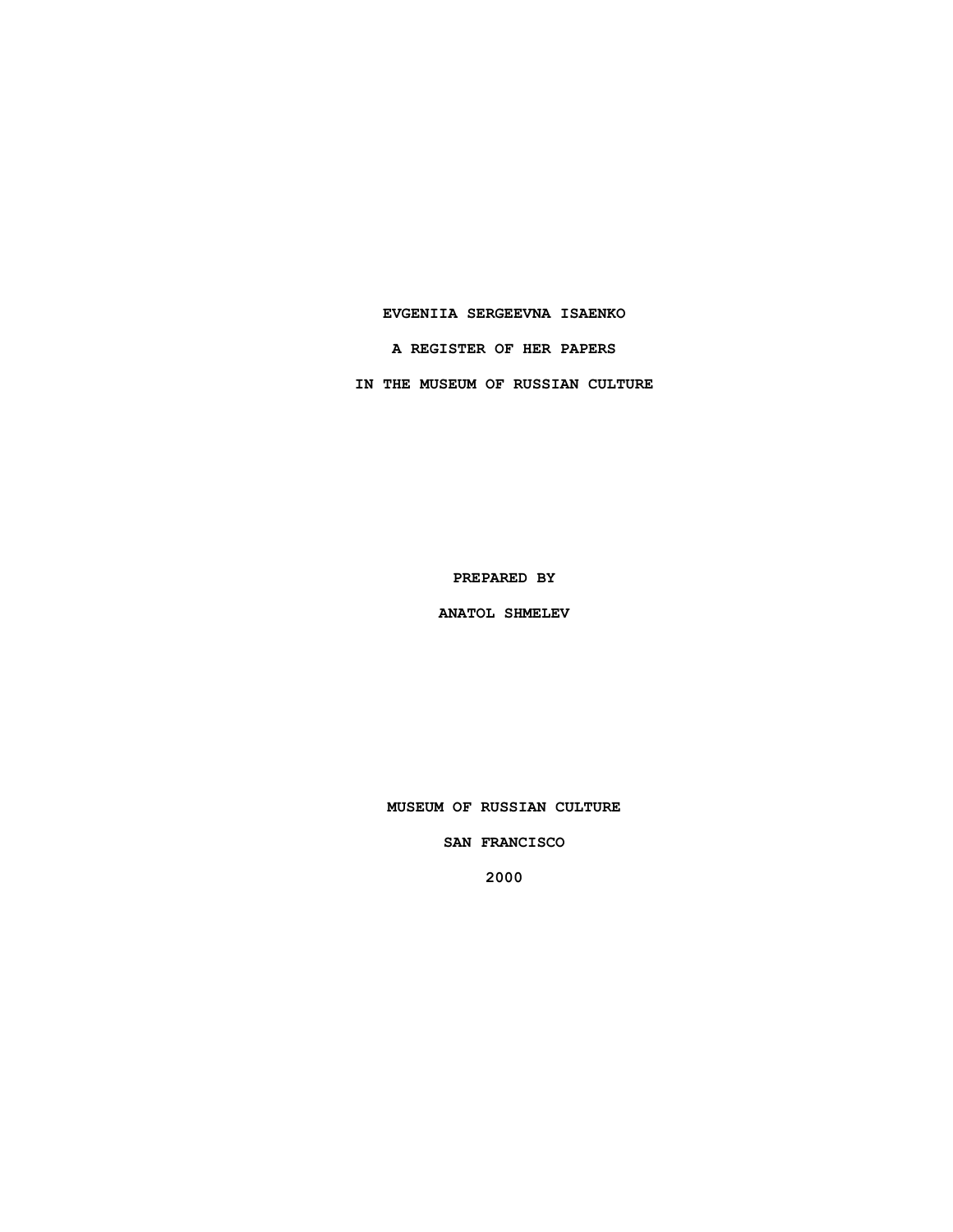# **EVGENIIA SERGEEVNA ISAENKO**

## **BIOGRAPHICAL NOTE**

| ,     | Born, Ashkhabad, Zakaspiiskaia oblast', Russia   |
|-------|--------------------------------------------------|
| 1922  | Studied at Vladivostok University                |
| 1924  | Studied at Pomona College, Claremont, California |
| 1953  | Author, Perekati-Pole                            |
| 1961  | Author, Petr Ivanovich                           |
| 1970? | Died, San Francisco, California                  |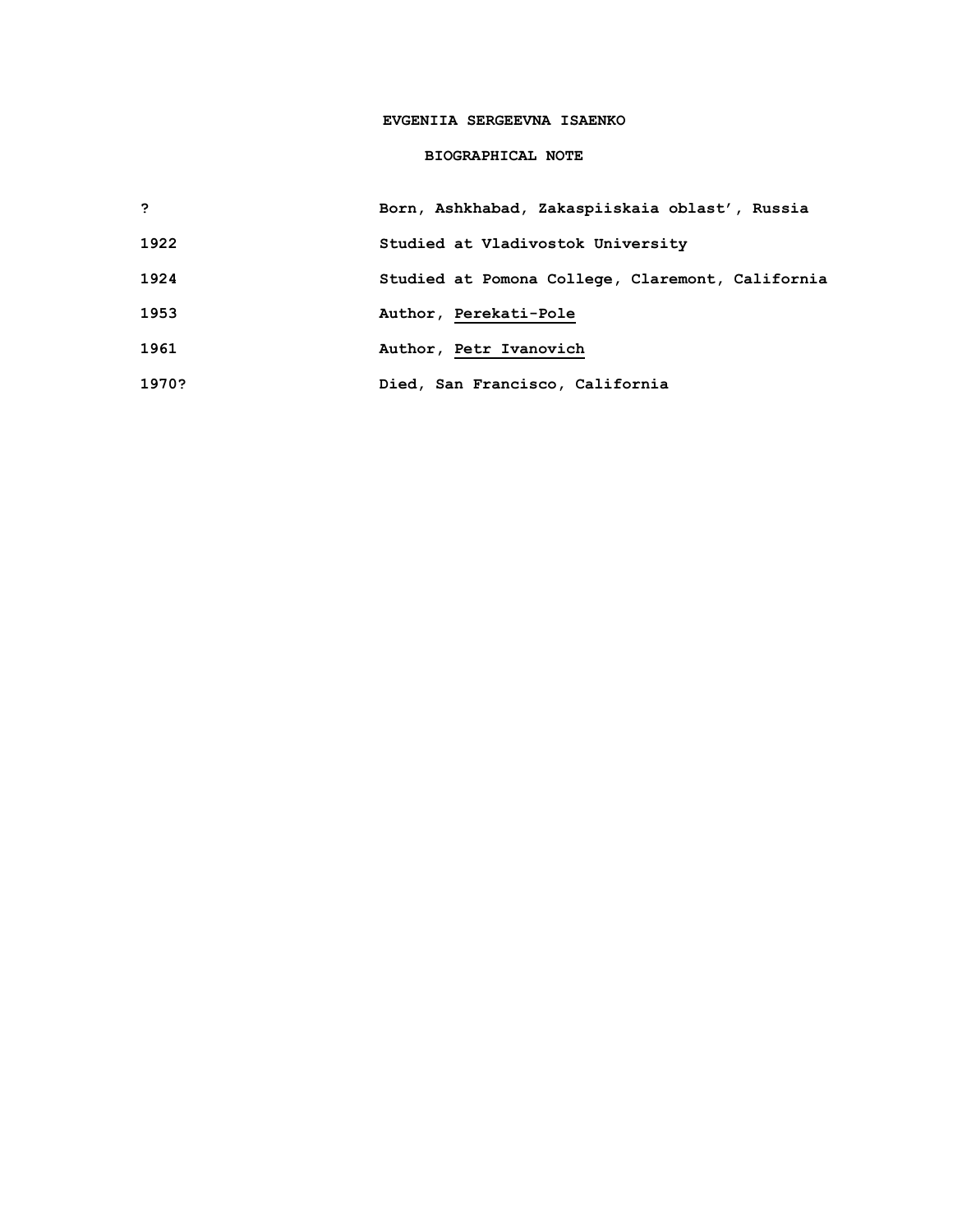# **ALEKSEI LEONIDOVICH ISAENKO**

## **BIOGRAPHICAL NOTE**

| 1894 July 2 (N.S.) | Born, Orenburg, Russia                                                          |
|--------------------|---------------------------------------------------------------------------------|
| 1917               | Law degree, Moscow University<br>Graduated, Aleksandrovskoe voennoe uchilishche |
| 1918-1920          | Officer, Orenburg Cossack Host                                                  |
| 1923               | Arrived in the United States                                                    |
| 1957 November 15   | Died, San Francisco, California                                                 |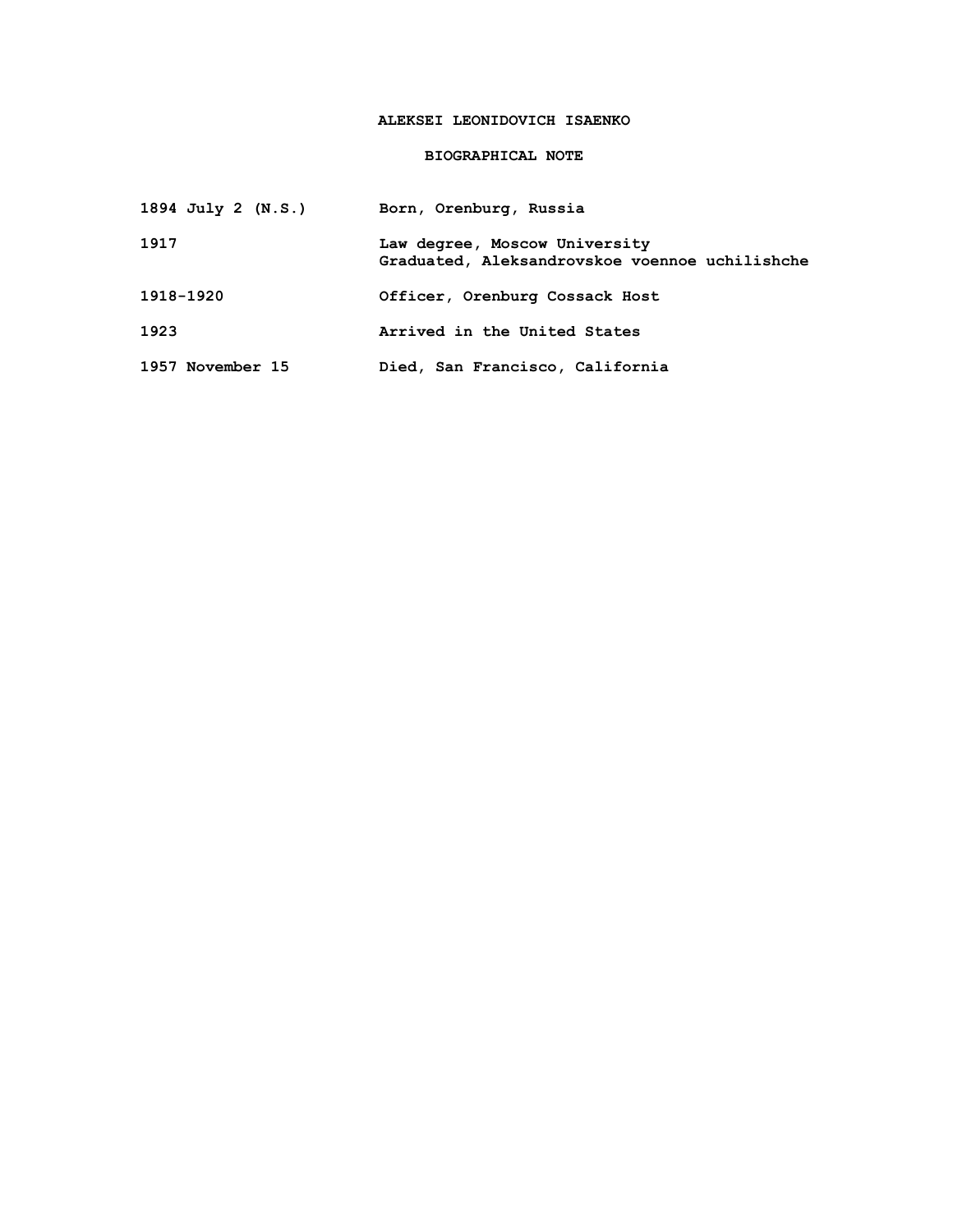#### **SCOPE AND CONTENT NOTE**

#### **EVGENIIA SERGEEVNA ISAENKO PAPERS**

**This collection contains the papers of Evgeniia Sergeevna Isaenko, an émigré writer and poet, author of the novel Perekati-Pole, published, as were many of her works, under her maiden name Evgeniia Pechatkina (she appears also to have published under the initials E. P., as well as under the pseudonyms E. Sergeeva and Maksim Davydov). Isaenko was an active figure in the Russian émigré community, staging plays and taking part in other social events, particularly those related to the Russian Center.**

**The collection also contains biographical materials relating to and correspondence of her husband, Aleksei Leonidovich Isaenko, a former army officer and director of the Russian Center library.**

**Detailed processing and preservation microfilming for these materials were made possible by a generous grant from the National Endowment for the Humanities and by matching funds from the Hoover Institution and Museum of Russian Culture. The grant also provides depositing a microfilm copy in the Hoover Institution Archives. The original materials and copyright to them (with some exceptions) are the property of the Museum of Russian Culture, San Francisco. A transfer table indicating corresponding box and reel numbers is appended to this register.**

**The Hoover Institution assumes all responsibility for notifying users that they must comply with the copyright law of the United States (Title 17 United States Code) and Hoover Rules for the Use and Reproduction of Archival Materials.**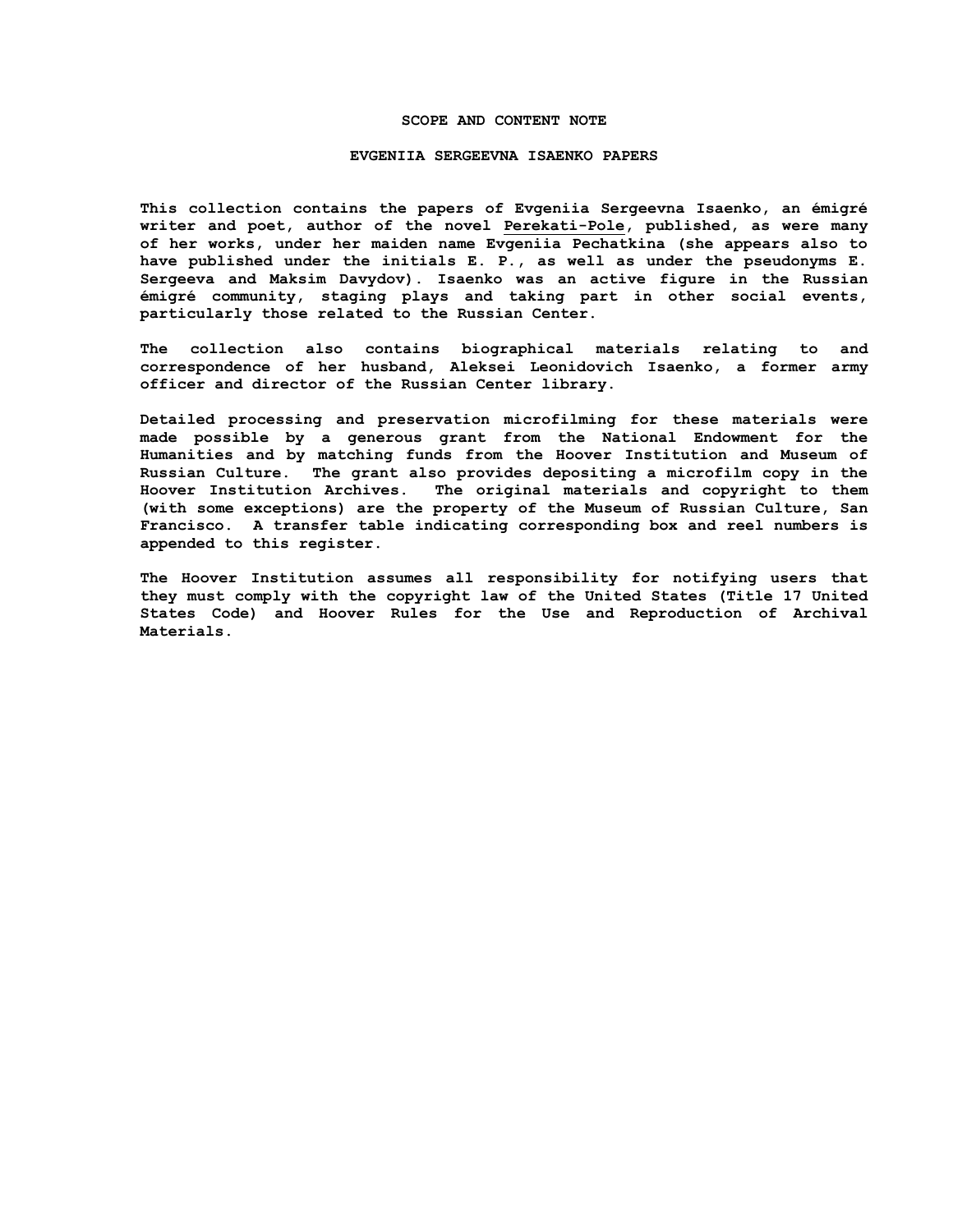## **REGISTER**

# **EVGENIIA SERGEEVNA ISAENKO PAPERS**

**SERIES DESCRIPTION:**

| Box Nos   | Series                                                                                                                                                                                                              |
|-----------|---------------------------------------------------------------------------------------------------------------------------------------------------------------------------------------------------------------------|
| $1 - 2$   | BIOGRAPHICAL FILE, 1902-1971. Autobiographical note,<br>clipping, identity papers, scrapbooks and other materials<br>arranged alphabetically by physical form. Includes<br>biographical materials of family members |
| $2 - 3$   | CORRESPONDENCE, 1928-1968. Arranged alphabetically by<br>name of correspondent                                                                                                                                      |
| $4 - 8$   | SPEECHES AND WRITINGS, 1929-1969 and undated. Short<br>stories, novellas, poetry, newspaper articles, arranged<br>chronologically by title                                                                          |
| $8 - 10$  | PLAYS, n.d. Includes plays and sketches staged by Isaenko<br>or with her participation, possibly some by her, arranged<br>alphabetically by author                                                                  |
| $10 - 11$ | SUBJECT FILE, 1932-1968. Clippings, correspondence,<br>writings, posters, scrapbook and other matter, arranged<br>alphabetically by heading                                                                         |
| $12 - 15$ | PHOTOGRAPHS, 1920s-1960s. Albums, loose prints and<br>negatives, arranged by subject                                                                                                                                |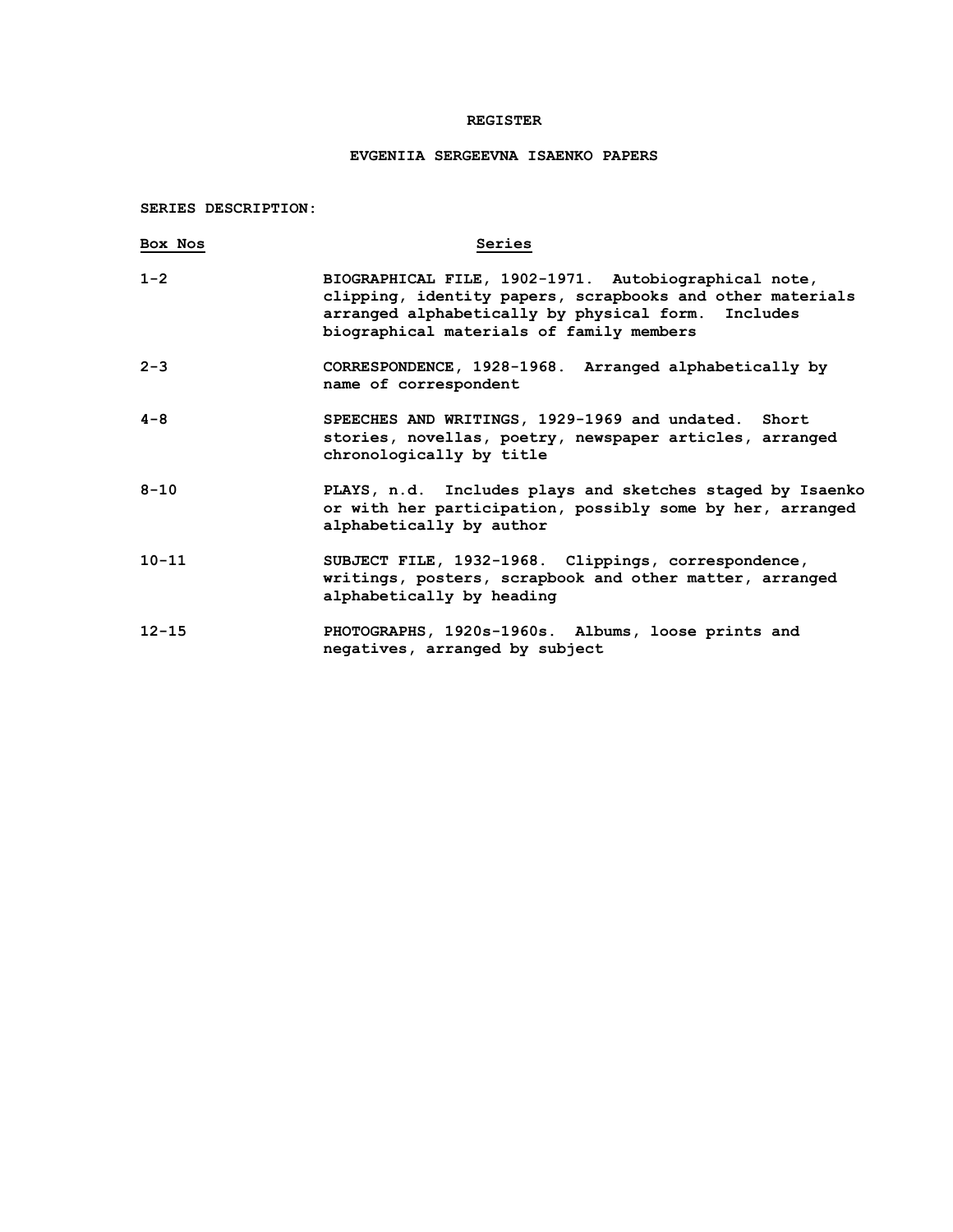**CONTAINER LIST:**

|         | Box Folder              |                                                                |
|---------|-------------------------|----------------------------------------------------------------|
| Nos Nos |                         | Contents                                                       |
|         |                         |                                                                |
| 1.      |                         | BIOGRAPHICAL FILE, 1902-1971                                   |
|         | 1                       | Addresses (lists and business cards)                           |
|         | $\overline{\mathbf{c}}$ | Autobiographical note                                          |
|         | 3                       | Clipping                                                       |
|         | 4                       | Journalistic accreditation                                     |
|         | 5                       | Programs                                                       |
|         | $6 - 8$                 | Scrapbooks                                                     |
| 2.      | 1                       |                                                                |
|         |                         | Scrapbooks<br>Subject file - Family                            |
|         |                         | Isaenko, Aleksei Leonidovich (husband)                         |
|         | $\mathbf{2}$            | Birth certificate                                              |
|         | 3                       |                                                                |
|         |                         | Correspondence with first wife, Mariia<br>Isaenko, n.d.        |
|         | 4                       | Immigration papers. Includes photograph,                       |
|         |                         | 1923, and certificate of naturalization,<br>1929               |
|         | 5                       | Military service records                                       |
|         | 6                       | Obituaries. Includes death notices and                         |
|         |                         | related materials. Also includes letter                        |
|         |                         | from N. Lapenson to N. A. Slobodchikov,                        |
|         |                         | 1971, forwarding these materials                               |
|         | 7                       | Passport                                                       |
|         | 8                       | Residence permit                                               |
|         | 9                       | School records                                                 |
|         | 10                      | Writings. Notes and poetry                                     |
|         | 11                      | Isaenko, Leonid Fedorovich (father-in-law).                    |
|         |                         | Military service records                                       |
|         | 12                      | Pechatkin, Sergei Evgen'evich (father).<br>Sympathy            |
|         |                         | cards and letters on death of, 1947                            |
|         | 13                      | Miscellany                                                     |
|         |                         | CORRESPONDENCE, 1928-1968.<br>Includes correspondence of A. L. |
|         |                         | Isaenko                                                        |
|         | 14                      | General, 1934-1962 and undated                                 |
|         | 15                      | Unidentified, 1945-1968 and undated                            |
|         | 16                      | Al'tman, A., 1945                                              |
|         | 17                      | Antonii, Archbishop of Los Angeles, 1967                       |
|         | 18                      | Baillet, Margarete, 1953                                       |
|         | 19                      | Berezov, R., 1954                                              |
|         | 20                      | Borzov, Nikolai V., 1935-1953                                  |
|         | 21                      | Briditskii (Bryditzki), Victor F., 1946. Includes              |
|         |                         | writing entitled "Tishina," [1946]. Holograph                  |
|         | 22                      | Buk, Zoia Andreevna, 1949-1950                                 |
|         | 23                      | Bushkov, Mr., 1949                                             |
|         | 24                      | Bykova, babushka, 1949 and undated                             |
|         | 25                      | Chekhov, Mikhail, 1944                                         |
|         | 26                      | Colman, S., n.d.                                               |
|         | 27                      | Consolidated Committee of the Russian National                 |
|         |                         | Organizations, 1934-1951                                       |
|         | 28                      | Demidov, V., Rev., 1949-1950                                   |
|         | 29                      | Destina, Vera, 1945. Includes related third-party              |
|         |                         | correspondence to and from B. K. Grachev and N. N.             |
|         | 30                      | Gracheva, c. 1934<br>El'nitskii, Ivan and Nataliia, 1968       |
|         |                         |                                                                |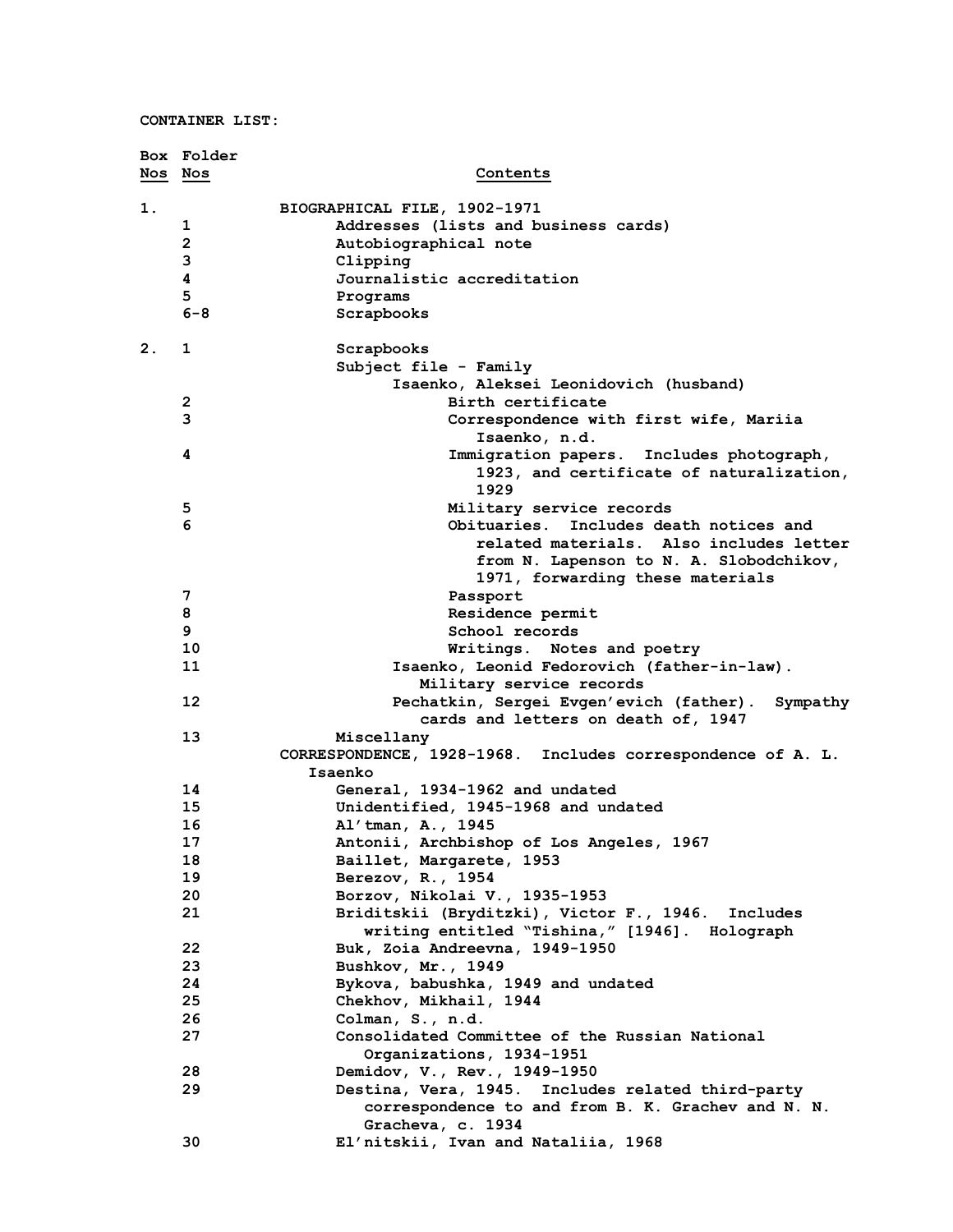| З. |              | CORRESPONDENCE (Contd.)                                  |
|----|--------------|----------------------------------------------------------|
|    | 1            | Emel'ianova, Ol'ga Nikolaevna, n.d.                      |
|    | $\mathbf{2}$ | Evreinov, Nikolai Nikolaevich, 1950-1951                 |
|    | 3            | Flanin (?), F., 1942                                     |
|    | 4            | Foster, Liudmila A., 1968                                |
|    | 5            | Gerasimenko, A., [1942]-1943                             |
|    | 6            | Glagolin, B., n.d.                                       |
|    | 7            | Glebov, Ivan A. (Gleboff, John A.), 1954-1958            |
|    | 8            | Gornyi, Sergei, n.d. Includes photograph                 |
|    | 9            | Grebenshchikov, Georgii D., 1941-1954                    |
|    | 10           | Gribanovskii, Pavel (Gribanovsky, Paul), 1953            |
|    | 11           | Grot, E., n.d.                                           |
|    | 12           | Guins, George C., 1942-1954. Includes third-party        |
|    |              | correspondence to Guins                                  |
|    | 13           | Iastrebov, Innokentii, 1949                              |
|    | 14           | Isaenko, A. L., 1928-1929 and undated                    |
|    | 15           | Iur'eva, Militsa, 1943                                   |
|    | 16           | Izdebskaia, Galina, 1943-1946.<br>Includes clippings and |
|    |              | letter from Witold Izdebsky                              |
|    | 17           | Kasperuk, Konstantin, 1948-1951 and undated              |
|    | 18           | Kazem-Bek, A., 1942                                      |
|    | 19           | Khorvat, Kamilla, 1949-1950                              |
|    | 20           | Kirchev, N. S. and Kircheva, P. M., 1943-1945            |
|    | 21           | Konstantinov, Petr Filaretovich, 1945-1949               |
|    | 22           | Korovai-Metelitskii, Aleksei Longinovich, 1964-1969.     |
|    |              | Includes poetry                                          |
|    | 23           | Kovalenko, Georgii, Rev., 1950                           |
|    | 24           | Lapenson, Nadezhda, 1950-1954                            |
|    | 25           | Lavreniuk (Lawreniuk), S. V., 1953-1954                  |
|    | 26           | Loukashkin, Anatolii Stepanovich, 1966                   |
|    | 27           | MacGuire (von Arnol'd), Antonina, 1949-1950 and undated  |
|    | 28           | Mairovskii, Georgii Dmitrievich, 1950                    |
|    | 29           | Mazurova, A., 1945-1951                                  |
|    | 30           | Mort, V., 1959-1960                                      |
|    | 31           | Narokov, N., 1954-1958                                   |
|    | 32           | Nasonova, Anna Petrovna, 1951-1954                       |
|    | 33           | Nekrasov, Boris, 1950 and undated                        |
|    | 34           | Osip'ian, Aramais, 1954                                  |
|    | 35           | Pechatkin, Sergei Evgen'evich, 1928-1930                 |
|    | 36           | Pirang, Aleksei Nikolaevich, 1949-1953                   |
|    | 37           | Pirang, Andrei Nikolaevich, 1946-1950. Includes          |
|    |              | Pirang's immigration papers                              |
|    | 38           | Podberesky, N., n.d.                                     |
|    | 39           | Polon, A., 1950 and undated                              |
|    | 40           | Porokhovshchikov, Petr S. (Porohovshikov, Peter S.),     |
|    |              | 1945                                                     |
|    | 41           | Redin, Kira, 1967                                        |
|    | 42           | Roshchina, E., 1951                                      |
|    | 43           | Rozen, E. K., 1951-1954 and undated                      |
|    | 44           | Russkaia zhizn' (Russian Life), 1942-1953. Includes      |
|    |              | third-party correspondence to editor                     |
|    | 45           | Sabov, G., 1943-1953                                     |
|    | 46           | San Francisco Committee for the Aid of Russian Disabled  |
|    |              | Veterans Outside of Russia, Inc., 1958-1963              |
|    | 47           | Satovskii, Iu., 1940                                     |
|    | 48           | Seryshev, Innokentii Nikolaevich, 1953-1961              |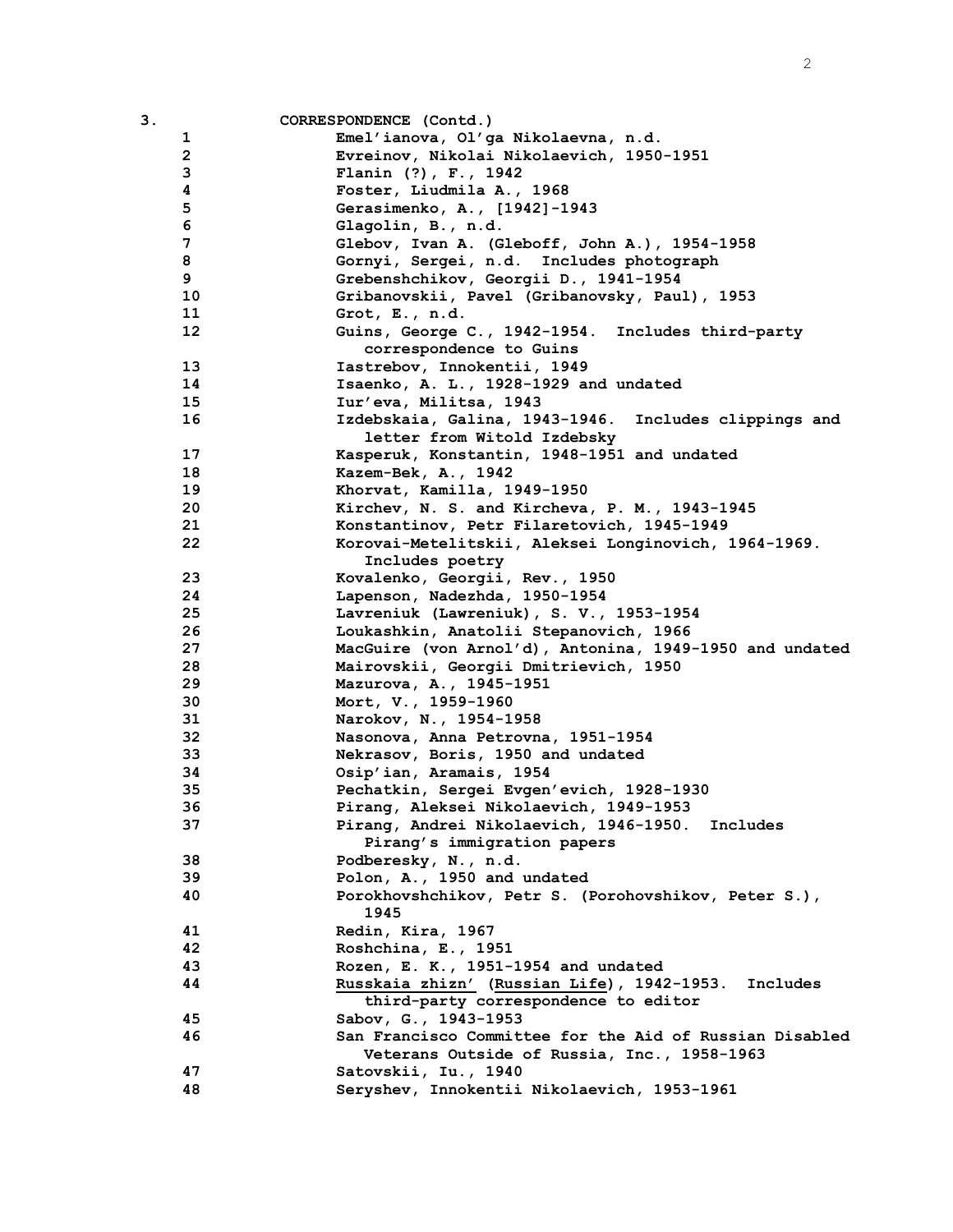|    | 3. (Contd.)     | CORRESPONDENCE (Contd.)                                                                |
|----|-----------------|----------------------------------------------------------------------------------------|
|    | 49              | Sheremet'eva, E., 1959                                                                 |
|    | 50              | Shrubak (Schrubak), M. A., 1950                                                        |
|    | 51              | Shul'gin, P.                                                                           |
|    | 52              | Sudakov, Aleksandr (Sudakoff, Alexander), 1942-1945.                                   |
|    |                 | Includes poetry                                                                        |
|    | 53              | Svoboda, Pavel, 1954                                                                   |
|    | 54              | Turkova (Tourkoff), M., 1958                                                           |
|    | 55              | Ungern, Iurii, 1948 and undated                                                        |
|    | 56              | Valiansky, Vitalii A., 1954                                                            |
|    | 57              | Varypaeva, V., 1942                                                                    |
|    | 58              | Vatel', N., 1951-1953                                                                  |
|    | 59              | Volkov, Boris Nikolaevich, 1950. Copies of letters to<br>the editor of Russkaia zhizn' |
|    | 60              | Voloshin, Alex, 1953                                                                   |
|    | 61              | Vol'skii, Andrei and Vera, 1950                                                        |
|    | 62              | von Mohrenschildt, Dimitri, n.d.                                                       |
|    | 63              | Zabelin, P., 1949-1950                                                                 |
|    | 64              | Zhitkova, D., 1956                                                                     |
| 4. |                 | SPEECHES AND WRITINGS, 1929-1969 and undated                                           |
|    |                 | General                                                                                |
|    | 1               | Addresses in honor of various individuals                                              |
|    | $2 - 6$         | Notebooks, n.d. Include inserts. Mainly                                                |
|    |                 | holograph drafts of works, but also include                                            |
|    |                 | entries of a diary nature                                                              |
|    |                 |                                                                                        |
| 5. | $1 - 3$         | <b>Notebooks</b>                                                                       |
|    | 4               | Notes, n.d.                                                                            |
|    | 5               | Poetry, n.d.                                                                           |
|    | 6               | Reviews of plays, lectures, literary-musical                                           |
|    |                 | evenings and similar events, n.d.                                                      |
| 6. | ı               | "A. K. Tolstoi," n.d. Typescript                                                       |
|    | $\overline{2}$  | "Chaikovskii," n.d. Holograph and typescript                                           |
|    | 3               | "Den' russkago rebenka, " n.d. Typescript                                              |
|    | 4               | "Dragotsennaia devochka, " n.d. Typescript                                             |
|    | 5               | "Eia pamiati Ekaterina Mironovna Chepigo," n.d.                                        |
|    |                 | Typescript                                                                             |
|    | 6               | WLI' f,'' n.d.<br>Typescript                                                           |
|    | 7               | "Gogolevskii iubileinyi spektakl'" n.d. Typescript                                     |
|    | 8               | "Iavliautsia li Mertvyia dushi Gogolia anafemoi ili                                    |
|    |                 | apofeozom Rossii?" n.d. Holograph and typescript                                       |
|    | 9               | "Inostrannoe vliianie na russkuiu kul'turu," n.d.                                      |
|    |                 | Typescript                                                                             |
|    | 10              | "Irina Blank, " n.d. Typescript                                                        |
|    | 11              | "Izmena, " n.d. Typescript                                                             |
|    | 12 <sup>2</sup> | "Izobretatel'," n.d. Typescript                                                        |
|    | 13              | "Kak ia ukral arkhiereiskikh pievchykh," n.d.                                          |
|    |                 | Typescript                                                                             |
|    | 14              | "Kontora, " n.d. Typescript                                                            |
|    | 15              | "Krestiny," n.d.<br>Typescript                                                         |
|    | 16              | "Lana," n.d. Typescript                                                                |
|    | 17              | "Led'ka," n.d.<br>Typescript                                                           |
|    | 18              | "Malen'kii brodiaga, " n.d. Typescript                                                 |
|    | 19              | "Maskaradnyi eskiz," n.d. Holograph                                                    |
|    | 20              | "Mest'," n.d.<br>Typescript                                                            |
|    | 21              | "Motyl'ki," n.d. Typescript                                                            |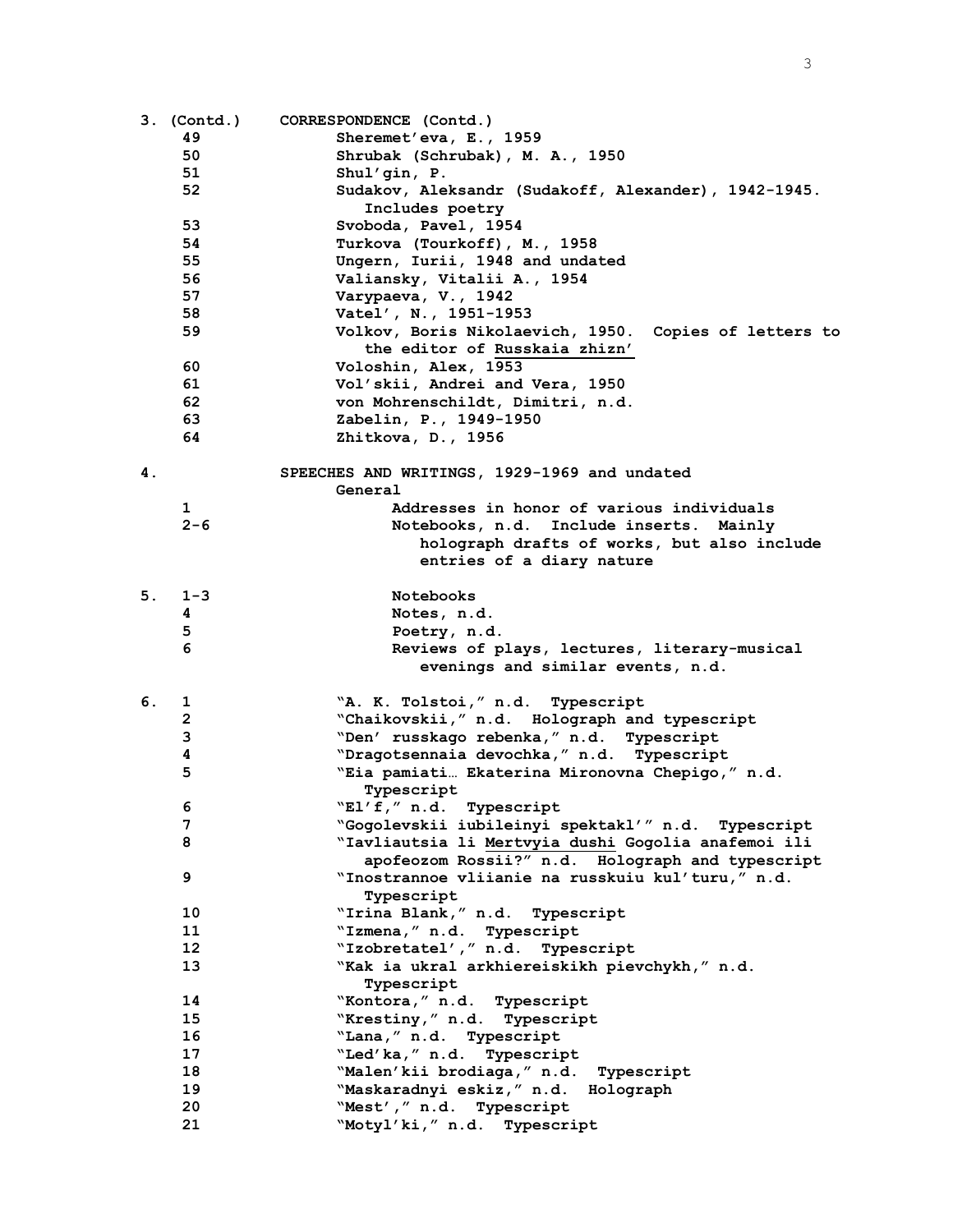|    | 6. (Contd.)     | SPEECHES AND WRITINGS (Contd.)                                                    |
|----|-----------------|-----------------------------------------------------------------------------------|
|    | 22              | "My Boy Friend," n.d. Typescript                                                  |
|    | 23              | "Nashi 'zasedateli'," n.d. Typescript                                             |
|    | 24              | "Nasmork," n.d. Typescript                                                        |
|    | 25              | "Nechistaia sila," n.d. Typescript                                                |
|    | 26              | "Nian'ka i promyvanie," n.d. Typescript                                           |
|    | 27              | "Nochnye krasavitsy," n.d. Typescript                                             |
|    | 28              | "Ob"edinenie talantov," n.d. Typescript                                           |
|    | 29              | "Obrashchenie," n.d. Typescript                                                   |
|    | 30              | "Odin den' v atel'e," n.d. Typescript                                             |
|    | 31              | "Ona i ia, " n.d. Typescript                                                      |
|    | 32              | "Opravdanie 'Oblomovshchiny'," n.d. Typescript                                    |
|    | 33              | "Oproverzhenie," n.d. Typescript                                                  |
|    | 34              | "Opyty," n.d. Typescript                                                          |
|    | 35              | "Otets Il'ia," n.d. Typescript                                                    |
|    | 36              | "Otviet na zashchitu 'Priznanie Patriarkha' B. S.<br>Glagolina, " n.d. Typescript |
|    | 37              | "Pamiati stareishago chlena organizatsii 'ART' G. A.                              |
|    |                 | Kalinina," n.d. Typescript                                                        |
|    | 38              | "Panikhida," n.d. Typescript. Includes clipping                                   |
|    | 39              | "Paskhal'nyi nabrosok," n.d. Typescript                                           |
|    | 40              | "Piatoe izmerenie," n.d. Typescript                                               |
|    | 41              | "Pod novyi god," n.d. Typescript                                                  |
|    | 42              | "Predskazanie," n.d. Typescript                                                   |
|    | 43              | "Proidennyi put'," n.d. Typescript                                                |
|    | 44              | "Putevye zametki, " n.d. Typescript                                               |
|    | 45              |                                                                                   |
|    |                 | Review of Boris Gerasimov-Sherwood, Dva tigra, n.d.                               |
|    | 46              | Typescript                                                                        |
|    | 47              | Review of Irina Saburova, Posle, n.d. Typescript                                  |
|    |                 | Review of Nikolai Ul'ianov, Atossa, n.d. Typescript                               |
|    | 48              | Review of Victor Petrov, Saga Fort Ross, n.d.<br>Typescript                       |
|    | 49              | Reviews of various issues of the periodical Sovremennik,<br>Typescript<br>n.d.    |
|    | 50              | "Rozhdenie Russkoi zhizni, " n.d. Typescript                                      |
|    | 51              | "Rozhdestvenskii arbuz," n.d. Typescript                                          |
| 7. | 1               | "Rukovodstvo k ukroshcheniiu muzhchiny," n.d.<br>Typescript                       |
|    | $\mathbf{2}$    | "Russkaia zhenshchina v muzyke i literature," n.d.                                |
|    |                 | Typescript                                                                        |
|    | 3               | "Russkie liudi," n.d. Typescript                                                  |
|    | 4               | "Russkie v Kalifornii," n.d. Typescript                                           |
|    | 5               | "Russkiia dieti v biedie," n.d. Typescript                                        |
|    | 6               | "Shestero," n.d. Typescript                                                       |
|    | 7               | "Sila tantsa, " n.d. Typescript                                                   |
|    | 8               | "Simvolika Vishnevogo sada," n.d. Typescript                                      |
|    | 9               | Speech in honor of unidentified individual, n.d.                                  |
|    |                 | Typescript                                                                        |
|    | 10              | "Sumerki," n.d. Typescript                                                        |
|    | 11              | "Sviataia lozh', " n.d. Typescript                                                |
|    | 12 <sup>2</sup> | "Sviataia zemlia, " n.d. Typescript                                               |
|    | 13              | "Teatr v San-Frantsisko," n.d.<br>Typescript                                      |
|    | 14              | Untitled article honoring Russkaia zhizn' on the                                  |
|    |                 | occasion of its 15 <sup>th</sup> year of publication, n.d.                        |
|    |                 | Typescript                                                                        |
|    | 15              | "V gostiakh u Litfonda," n.d.<br>Typescript                                       |
|    | 16              | "V letnei kabine," n.d. Typescript                                                |
|    | 17              | "Varen'e," n.d. Typescript                                                        |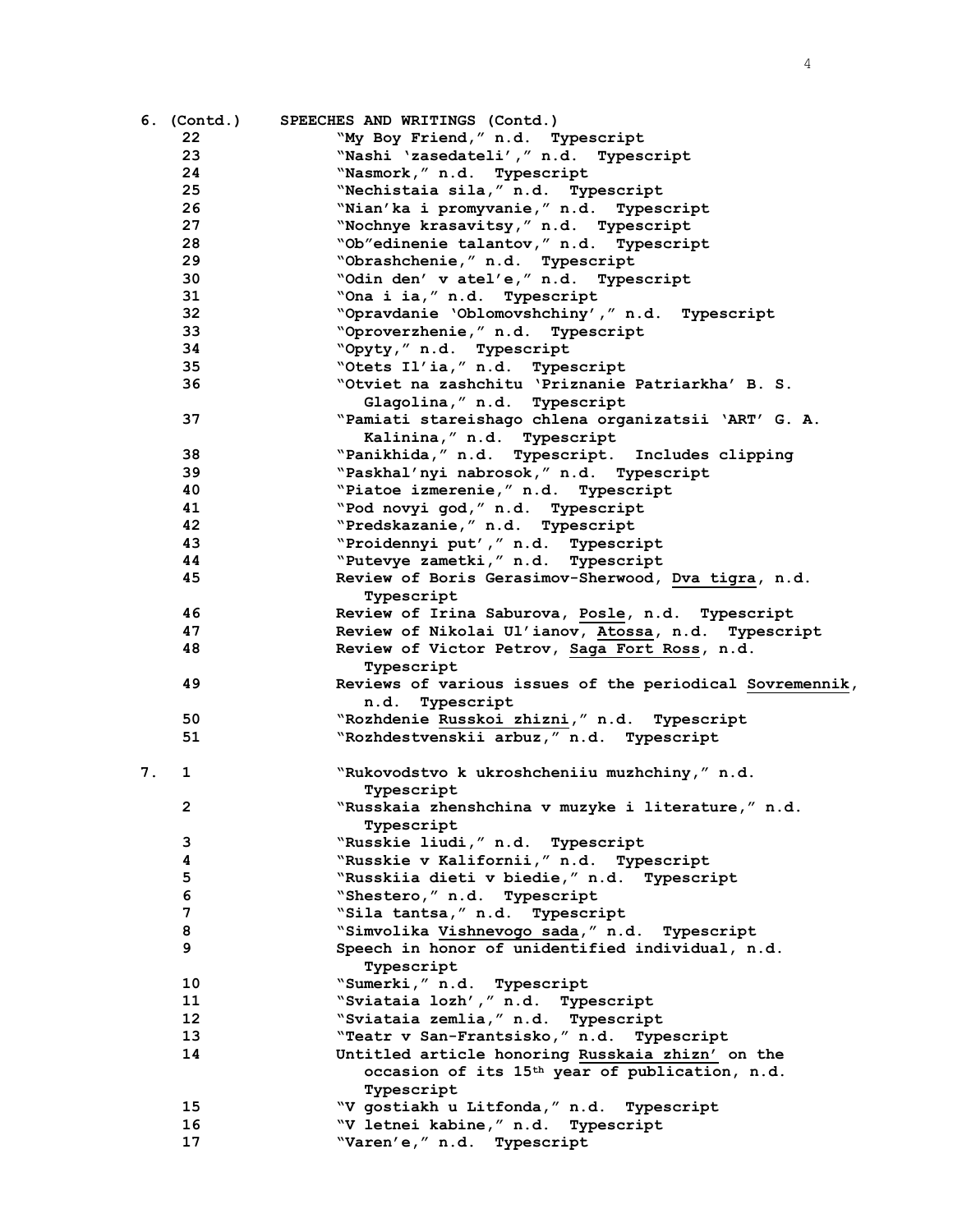|     | 7. (Contd.)  | SPEECHES AND WRITINGS (Contd.)                                |
|-----|--------------|---------------------------------------------------------------|
|     | 18           | "Veshchee," n.d. Typescript                                   |
|     | 19           | "Veter neset tuchu," n.d. Typescript                          |
|     | 20           | "Vozvrashchenie," n.d. Typescript                             |
|     | 21           | "Za bortom," n.d. Holograph and typescript                    |
|     | 22           | "Za chashkoi chaiu," n.d. Holograph                           |
|     | 23           | "Russkaia zhenshchina v emigratsii," 1929. Typescript         |
|     | 24           | "Apchkhi," Nashe vremia, 1935. Printed copy                   |
|     | 25           | "Vanda," Rampa, 1941. Typescript and printed copy.            |
|     |              | Includes entire issue #1 of Rampa, edited by Isaenko          |
|     | 26           | "Studencheskaia odisseia, "1946. Typescript                   |
|     | 27           | Speech at a banquet in honor of S. A. Zharov, 1946            |
|     |              | November 3. Holograph                                         |
|     |              | Perekati-pole, 1953                                           |
|     | 28           | Correspondence, 1947-1960                                     |
|     | 29           | Financial statements. Includes receipts and                   |
|     |              | ledger. May also include financial records for                |
|     |              | sales of Petr Ivanovich                                       |
|     | 30           | Reviews                                                       |
|     | 31           | Miscellany. Includes blurb and other                          |
|     |              | prepublication materials, lists of booksellers,               |
|     |              | and advertisements                                            |
|     | 32           | "Park Montalvo, " 1955 June 8. Typescript                     |
|     | 33           | "Pechat' sud'by, " 1956 February 23. Typescript               |
|     |              |                                                               |
| 8.  |              | Petr Ivanovich, 1961. See also Perekati-pole/Financial        |
|     |              | statements                                                    |
|     | 1            | Correspondence, 1960-1969                                     |
|     | $\mathbf{2}$ | Reviews                                                       |
|     | 3            | "Ioann Damaskin, " 1968 September 16. Typescript              |
|     | 4            | "Svet i teni, " 1969. Holograph                               |
|     |              | PLAYS, n.d. Plays and sketches by V. Mort, N. Narokov, A.     |
|     |              | Zhernakova, and others, staged by Isaenko or with her         |
|     |              | participation. May contain plays written by Isaenko.          |
|     |              | Arranged alphabetically by name of author                     |
|     | $5 - 7$      | General and unidentified. Includes fragments, sketches        |
|     |              | adapted from other works, monologues, individual              |
|     |              | roles, notes for actors                                       |
|     |              |                                                               |
| 9.1 |              | $A - I$                                                       |
|     | 2            | $K-N$                                                         |
|     | 3            | R                                                             |
|     | 4            | s                                                             |
|     |              |                                                               |
| 10. | $\mathbf{1}$ | т                                                             |
|     | 2            | $U-Z$                                                         |
|     |              | SUBJECT FILE, 1932-1968. Clippings, correspondence, writings, |
|     |              | posters, scrapbook and other matter                           |
|     | 3            | ART Society                                                   |
|     | 4            | Nikolaev, Konstantin Nikolaevich                              |
|     | 5            | Ostrenko, A.                                                  |
|     | 6            | Radio Liberty. Materials relating to a literary-musical       |
|     |              | fundraiser for the benefit of Radio Liberty, San              |
|     |              | Francisco, 1968                                               |
|     | 7            | Refugees                                                      |
|     | 8            | Russian Center (Russkii tsentr), San Francisco                |